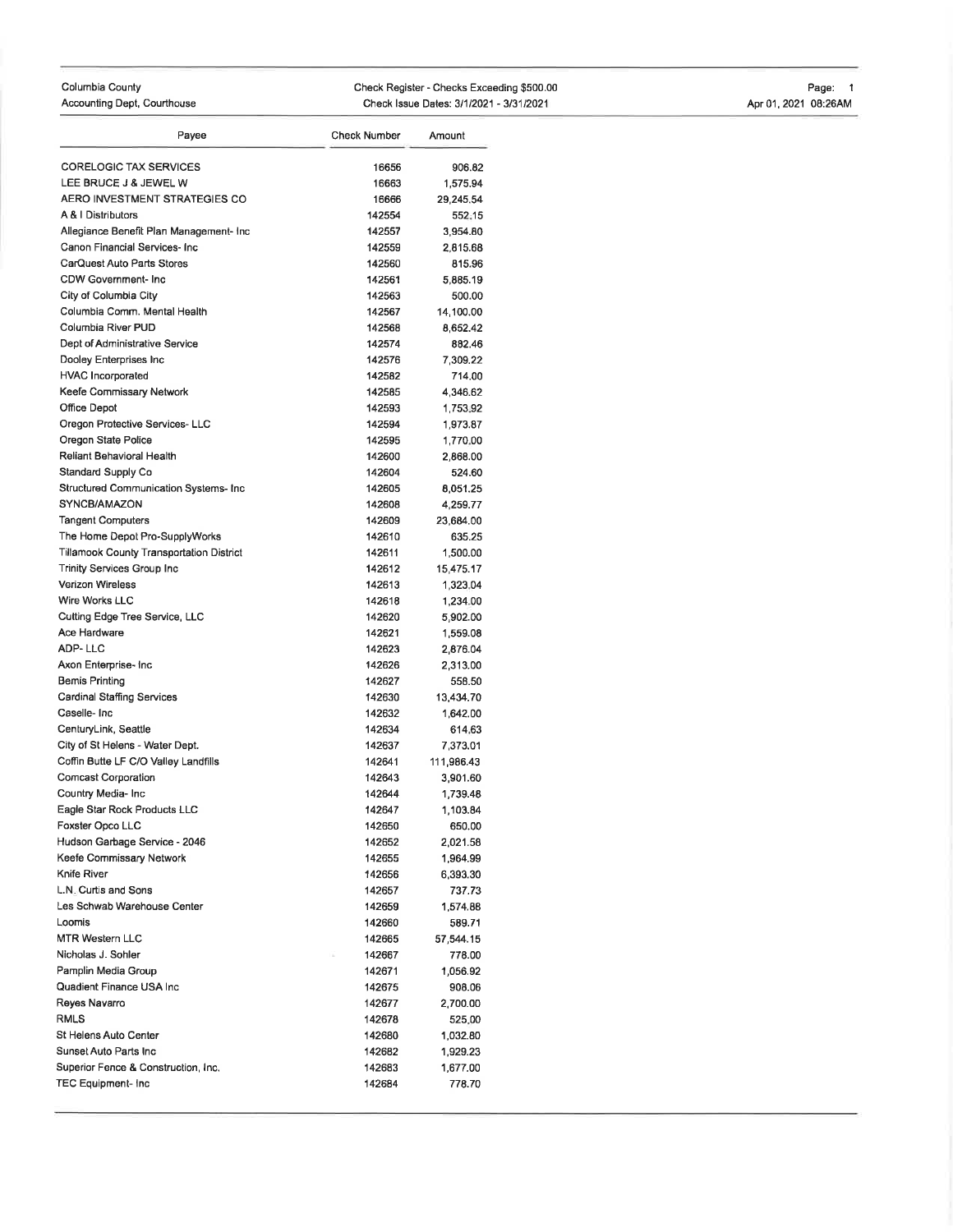| Columbia County             | Check Register - Checks Exceeding \$500.00 | Page:                |
|-----------------------------|--------------------------------------------|----------------------|
| Accounting Dept, Courthouse | Check Issue Dates: 3/1/2021 - 3/31/2021    | Apr 01, 2021 08:26AM |

| Payee                                 | <b>Check Number</b> | Amount    |
|---------------------------------------|---------------------|-----------|
| TLC Towing & Recovery Inc             | 142686              | 597,50    |
| Trotter & Morton Facility Svc of PNW  | 142688              | 2,162.00  |
| Vernonia Auto Parts                   | 142692              | 935.85    |
| Waste Connections of Oregon           | 142694              | 58,532.83 |
| Wellpath LLC                          | 142696              | 62,607.60 |
| Wilcox & Flegel                       | 142698              | 10,276.13 |
| Ace Hardware                          | 142701              | 929.49    |
| ACTenviro                             | 142702              | 21,212.30 |
| <b>AT&amp;T Mobility</b>              | 142704              | 2,091.36  |
| Bridgetown Polygraph LLC              | 142707              | 720.00    |
| Cardinal Staffing Services            | 142709              | 35,919.77 |
| CenturyLink, Seattle                  | 142712              | 4,387,86  |
| City of Clatskanie                    | 142713              | 591.87    |
| City of St Helens - Water Dept        | 142715              | 1,507.28  |
| Columbia County Economic Team         | 142717              | 19,074,48 |
| Columbia River Fire & Rescue          | 142719              | 1,717.62  |
| Control Solutions, Inc.               | 142721              | 1,670.90  |
| Country Media- Inc                    | 142724              | 1,158.30  |
| Cowlitz River Rigging- Inc            | 142725              | 532.04    |
| David Evans and Associates Inc.       | 142726              | 2,027.36  |
| DCBS-Fiscal Svs/Bldg Codes Div        | 142727              | 6,351.32  |
| Dept of Administrative Service        | 142728              | 869,23    |
| <b>ECONorthwest</b>                   | 142732              | 1,704.75  |
| Facilities Management Express LLC     | 142733              | 787.50    |
| Futurity IT Inc                       | 142734              | 3,750.00  |
| Golden Rule Trucking Inc              | 142735              | 742.50    |
| Goodyear Tire and Rubber Co.          | 142736              | 2,494.04  |
| <b>HSI Security Systems</b>           | 142738              | 1,431.50  |
| Hudson Garbage Service - 2046         | 142739              | 1,519.50  |
| <b>Hudson Portable Toilet Service</b> | 142740              | 2,402.20  |
| Iron Mountain Records Mgmt.           | 142742              | 641.49    |
| Keefe Commissary Network              | 142745              | 2,355.94  |
| Lakeside Industries                   | 142747              | 2,774.18  |
| Lawrence Oil Company                  | 142748              | 5,771,46  |
| Marshall & Swift/Boeckh-LLC           | 142752              | 757.20    |
| <b>NW Natural Gas</b>                 | 142756              | 771.30    |
| Office Depot                          | 142757              | 2,313.55  |
| Open Online LLC                       | 142758              | 519.03    |
| Oregon Dept of Revenue                | 142759              | 19,852.19 |
| Oregon Health Sciences Univers        | 142761              | 1,249.98  |
| <b>OSACA Madras</b>                   | 142762              | 1,875.00  |
| Pacific Corrugated Pipe Co.           | 142765              | 19,152.20 |
| Pape Machinery Inc                    | 142767              | 1,490.33  |
| Peak Electric Group-LLC               | 142769              | 587.25    |
| Peter Rintoul                         | 142770              | 2,000.00  |
| Reliant Behavioral Health             | 142773              | 1,434.00  |
| Schetky Northwest Sales- Inc          | 142774              | 1,279.82  |
| Securus Technologies- Inc             | 142775              | 1,803.00  |
| Shera-Taylor, Diana M.                | 142777              | 600.00    |
| Sherwin-Williams Co.                  | 142778              | 1,484.50  |
| <b>Staples Business Credit</b>        | 142780              | 744.82    |
| Suburban Propane                      | 142781              | 2,453.46  |
| Summit Supply LLC                     | 142782              | 1,542.00  |
| Sunset Equipment                      | 142784              | 1,550.49  |
| Thompson, Julie                       | 142787              | 2,000.00  |
| Thomson Reuters - West Payment Center | 142788              | 825.51    |
| Vernonia City of                      | 142792              | 787.20    |
| Wells Fargo Bank                      | 142794              | 850.00    |